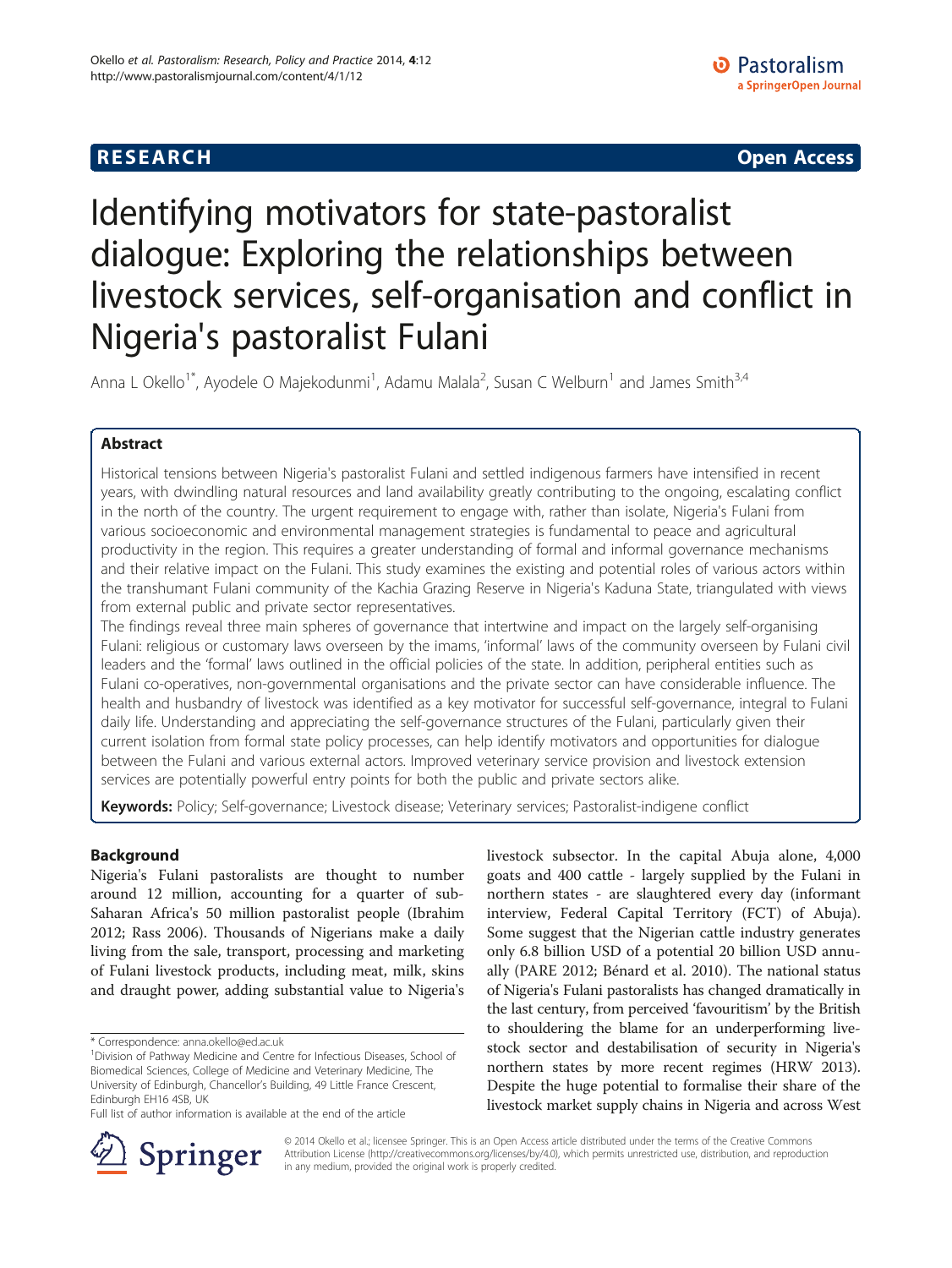Africa, the Fulani remain at the periphery of most formal networks. This is largely due to isolation from, and poor communication with, various external actor networks that could deliver the required services and resources to improve integration with wider Nigerian society.

Social, political and economic marginalisation remains a cornerstone of the majority of contemporary analyses on pastoralist societies across the world, with investment into pastoralist development generally regarded as 'disproportionate' to its potential role in national economies (Rass [2006](#page-13-0); Davies and Hatfield [2006\)](#page-12-0). Despite attempts to promote greater policy and development innovations to address pastoralist issues, pastoralism is still perceived in a negative light by national governments and global policy actors alike (Nori et al. [2008](#page-12-0); Barrow et al. [2007](#page-12-0)). With policy approaches ranging from sedentarisation to the promotion of political inclusion, ongoing issues regarding service provision, land rights and political marginalisation consistently feature as limitations to pastoralist livelihoods in the twenty-first century (Davies and Hatfield [2006](#page-12-0); Nori et al. [2008;](#page-12-0) IUCN [2011](#page-12-0); Nouakchott Declaration on Pastoralism [2013\)](#page-12-0).

The situation in Nigeria is no exception, with one author noting 'every attempt to bring Nigeria's Fulani into the fold of so-called progressive society has failed, leaving the Fulani at the mercy of the weather and faulty government actions that impoverish rather than promote the welfare of the pastoral producers' (Iro [1995](#page-12-0)). However, in an increasingly globalised world, now is a critical time to engage with pastoralist communities and understand their current - and potential - contribution to society; not just to the agriculture sector but to wider national and regional economic performance and security. Given the right inputs, pastoralism offers an opportunity to expand livestock production for regional markets, sustainably manage rangeland ecosystems increasingly affected by climate change and stabilise conflicting geopolitical interests, most strikingly evident in the growing uptake of arms by pastoralist youths that have become available as a result of various sequelae to the west's 'War on Terror' and the Arab Spring (OECD [2013](#page-12-0)). The growing importance of understanding informal governance mechanisms and decision-making processes 'rooted in day-to-day, ground level realities' (Jones [2011](#page-12-0)) in pastoralist communities cannot be overestimated.

There have been several pastoral development interventions in Nigeria over the years, geared towards education, sedentarisation, livestock health and productivity (Ibrahim [2012](#page-12-0); Oxby [1984](#page-12-0); Waters-Bayer and Bayer [1994](#page-13-0)). They have had little impact however, since the conditions of pastoralists remain largely unchanged. This high rate of failure can be attributed to misconceptions of decision-makers regarding pastoralist natural resource management via informal governance systems, with policy analysts 'underestimating the potential for self-organisation' of these pastoral communities (Ibrahim [2012;](#page-12-0) Jones [2011](#page-12-0); Ostrom [2009;](#page-12-0) Nori et al. [2008\)](#page-12-0). In this way, the ongoing pastoralism debate is not unlike that which occurs in various other social-ecological systems (SES) governed by traditional societies, where 'simple blueprint policies do not work' (Ostrom [2009\)](#page-12-0). Identifying and analysing the self-governance mechanisms of local communities has been acknowledged as a 'core challenge in diagnosing why some SESs are sustainable whereas others collapse' (Ostrom [2009](#page-12-0)). The ability to 'get organised' has been highlighted as key to enabling pastoralists to gain a stake in the policy process, particularly concerning land rights (Nori et al. [2008\)](#page-12-0). Understanding the mechanisms of pastoralist self-organisation and informal governance structures, particularly in light of insufficient resource inputs from state authorities, remains a critical component of the pastoralist development process. This paper contributes to the existing knowledge base on the broad area of Fulani social organisation, particularly regarding the role of government policy, self-governance and the interactions between the two.

The research on which this paper is based was carried out over three separate visits to Kachia Grazing Reserve (KGR) in two years under the European Commission Seventh Framework project Integrated Control of Neglected Zoonoses (ICONZ) project, and the UK's Biotechnology and Biological Sciences Research Council (BBSRC) under the 'Combating Infectious Diseases in Livestock for International Development' (CIDLID) scheme. The main objective of this research was to understand the major actor networks that govern Fulani pastoralists, and the influence - if any - of external actors such as state government, donors and the private sector.

# Land use, migration and conflict between Fulani pastoralists and the indigenes in Plateau and Kaduna States of Nigeria

Fulani pastoralists are thought to have arrived in Nigeria around the thirteenth or fourteenth century, migrating east from the Senegambia region (Blench [1994;](#page-12-0) de St Croix [1945\)](#page-12-0). Historically, the Fulani have a long association with politics, scholarship and wealth; a sedentary urban class of religious scholars was well established by the early nineteenth century. It was around this time that Usman dan Fodio led a jihad to conquer most of northern Nigeria (Nwabara [1963\)](#page-12-0), forming the Sokoto Caliphate. The integration of the Fulani with the Hausa ruling systems in the Sokoto Caliphate permanently differentiated the urban 'Hausa-Fulani' from the more marginalised, pastoralist Fulani (Azarya [1996](#page-12-0)). The Sokoto Caliphate was the largest African state south of the Sahara at the time, with land tenure organised according to Islamic inheritance law (Ezeomah [1985\)](#page-12-0). By the early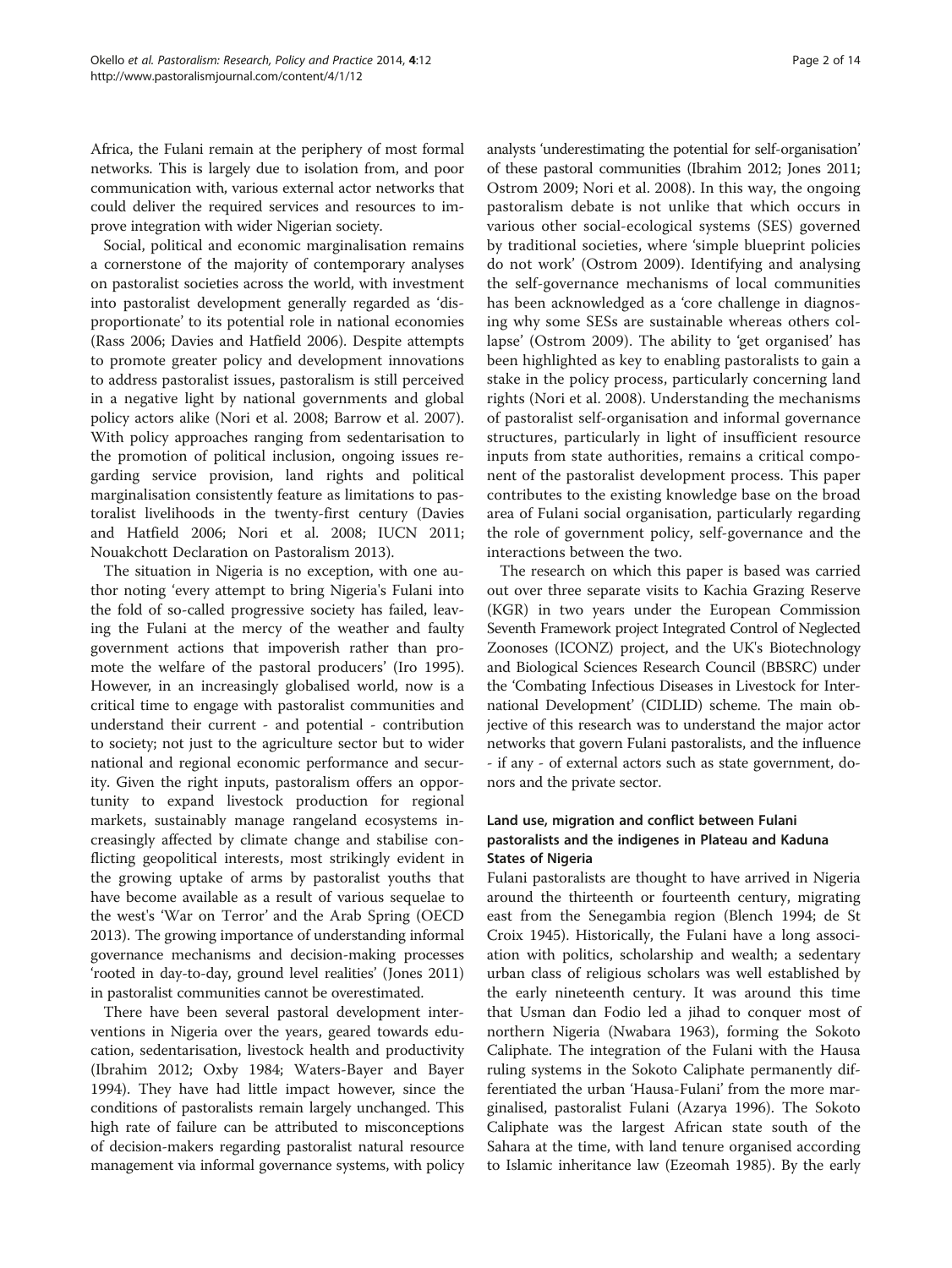twentieth century however, all land in northern Nigeria become state-owned under British colonial rule, with application for land rights for farming or grazing requiring government approval.

Accounts of Fulani pastoralists moving southwards into Nigeria's sub-humid 'Middle Belt' zone appear as early as the 1820s; however, tsetse flies and the associated trypanosomiasis disease necessitated a return northwards into the semi-arid zone during the rainy season (Blench [1994\)](#page-12-0). This gradual southern movement has been attributed to the creation of dairy markets by Hausa traders and the relative security of the British colonial period, when violence related to the trans-Saharan slave trade was curtailed (Blench [1994;](#page-12-0) Waters-Bayer and Bayer [1994](#page-13-0)). Migration was also seen as a way to avoid the hated jangali (cattle tax) imposed by the British (Waters-Bayer and Bayer [1994](#page-13-0)), with the introduction of trypanocidal drugs further enabling pastoralist cattle herds to access the high-quality grazing land in the southern sub-humid zone (Blench [1994\)](#page-12-0). There has also been movement in the opposite direction: northwards expansion of agricultural cultivation into the semi-arid zone occurred from the 1960s, alongside a general increase in the amount of land under cultivation in the region. The resulting gradual disintegration of the burtali (official stock migration routes) allowed indigenous farmers to claim ownership rights to fertile land and waterways which Fulani cattle had been grazing for over two centuries (Blench [1994](#page-12-0)). The situation was exacerbated by the 1978 Nigerian Land Use Decree which gave complete authority to the state and local governments to assign and lease land. The relative ease with which settled farmers could obtain the 'certificate of occupancy' demonstrating land ownership, due to their 'indigene status' and higher literacy levels, left the Fulani in Nigeria 'permanently on the outside of land tenure' (Ezeomah [1985](#page-12-0)). Contributing to the complexity regarding land ownership is the observed reluctance of the Fulani to buy land even when the opportunity exists. The idea of 'outright ownership' of natural resources is met with suspicion by many pastoralist groups, whose social structure functions around common land use; there are known cases where Fulani households have been leasing the land their houses are built on for decades (A. Majekodunmi, personal observations).

Several mechanisms for addressing the growing issues of land use in northern and central Nigeria have included the mapping and demarcation of cattle routes and the ongoing promotion of grazing reserve establishment (Adebowale [2014;](#page-12-0) Buhari [2009](#page-12-0); IRIN [2009](#page-12-0)). However, despite numerous attempts by both government and international organisations to improve the land rights situation, rising tensions in northern Nigeria have resulted in 'horrific internecine violence' (HRW [2013](#page-12-0)) over the last 20 years. Kaduna and Plateau States - the

sites of this research - have been the worst affected, with over 10,000 deaths since 2010 (HRW [2009](#page-12-0), [2013\)](#page-12-0). Although largely attributed in the press to religious conflict between the indigene Christians and non-indigene Muslims (HRW [2001, 2009\)](#page-12-0), there are many who believe that tensions are purely economic in nature (Abbass [2010](#page-12-0); A. Okello, personal communication). Calls are gaining momentum for the government to 'end the rhetoric' and take concrete legislative steps to address the 'policy and legal vacuum' that is exacerbating the conflict between pastoralists and crop producers (Ibrahim [2012](#page-12-0); PARE [2012](#page-13-0); Adebayo and Olaniyi [2008](#page-12-0)). Others believe that the current levels of 'tribal, religious and political polarisation' are overwhelming any efforts to promote peace in central Nigeria, with the view that 'sadly, any hope of government intervention or fair reviews of land tenure and natural resource use laws is unlikely' (Majekodunmi [2012](#page-12-0)).

# Nigeria's grazing reserve act of 1964

The Nigerian Grazing Reserve Act of 1964 was passed as an initial attempt to improve Fulani access to grazing land for their cattle, simultaneously encouraging sedentarisation in order to address existing conflicts between farming and grazing communities and improve provision of essential amenities to pastoralist families (Ibrahim [2012](#page-12-0)). In a broader sense, it was expected that the policy would help address some of the wider constraints facing livestock development in Nigeria at the time, such as disease control and market supply (Ingawa et al. [1989](#page-12-0)). Following this, the National Agricultural Policy of 1988 declared that a minimum of 10% of the national territory, equivalent to 9.8 million acres, would be allocated for the development of grazing reserves in an attempt to protect pastoralism (Ibrahim [2012;](#page-12-0) CIEL [2006\)](#page-12-0). However, this policy has not been enforced; to date, only 2.82 million hectares has been acquired in a total of 313 reserves (Ibrahim [2012;](#page-12-0) CIEL [2006](#page-12-0)). Additionally, it appears that only around 24 of these reserves are formally gazetted by the government, meaning that occupants of the remaining non-gazetted reserves do not have the rights to services such as road access and water provision, as set out in the grazing reserve laws (Kaufmann et al. [1986](#page-12-0)). Whilst establishing grazing reserves could certainly help alleviate the ongoing land conflicts, their increased promotion may merely be seen as an 'admission that all efforts towards peaceful coexistence of farmers and herders has failed', fostering stereotypes and further suspicion amongst the Fulani and indigenous ethnic groups (Majekodunmi [2012](#page-12-0)).

# Study area

Kachia Grazing Reserve (KGR) was one of the earliest reserves established by the Nigerian government under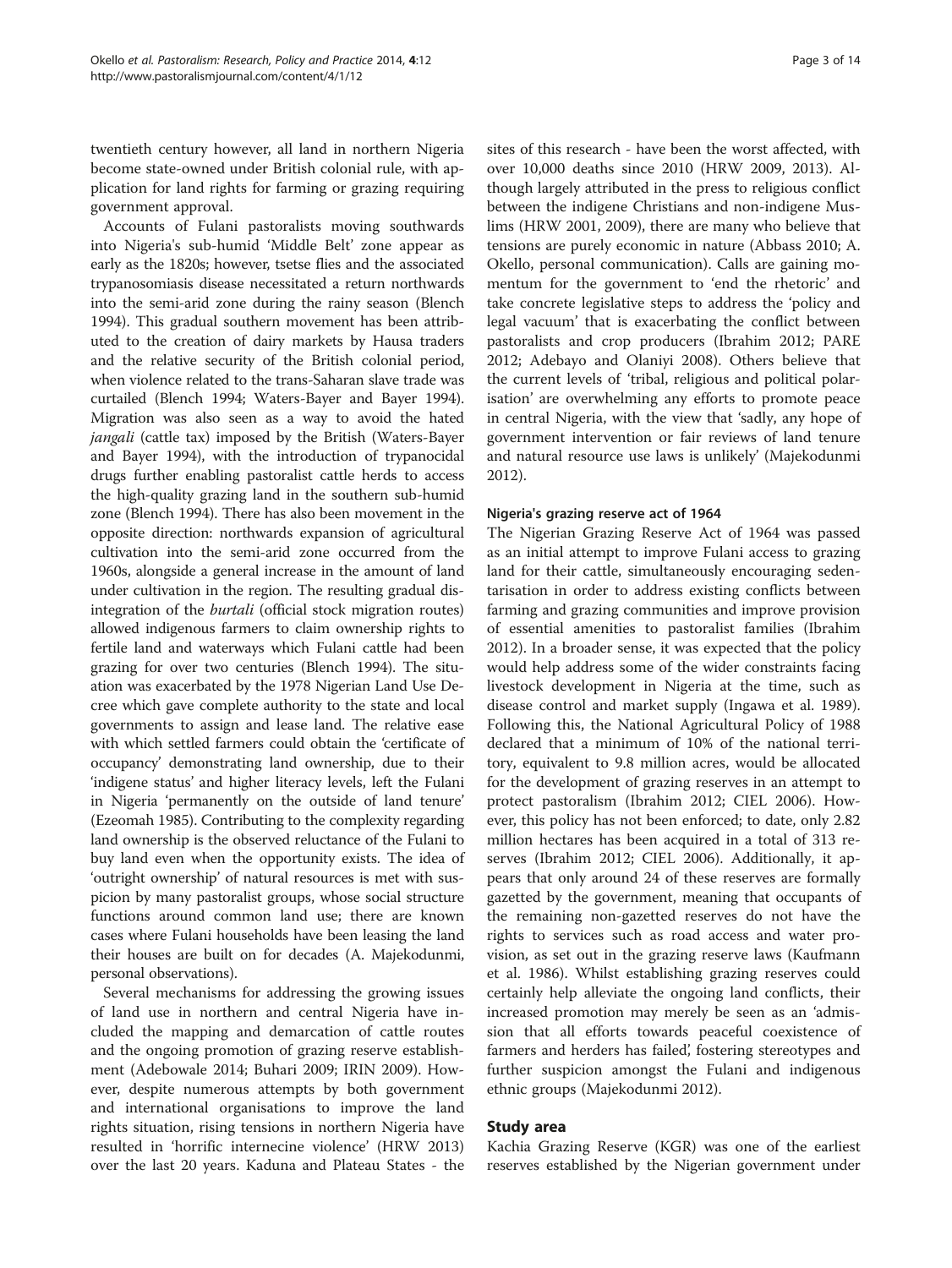pastoralist settlement schemes in the 1960s (Kaufmann et al. [1986](#page-12-0)). KGR is a gazetted reserve situated in Kaduna State in northern Nigeria, covering an area of 31,000 ha divided into six geographically distinct administrative blocks. The reserve lies within the West African sub-humid zone with a rainfall of 900 to 1,500 mm/year (Oxby [1984](#page-12-0); Kaufmann et al. [1986](#page-12-0)). The area was declared tsetse-free after a successful spray programme in 1967 (Oxby [1984\)](#page-12-0), but tsetse flies have reinvaded and remain a serious problem to both human and animal health on the reserve (Majekodunmi et al. [2013\)](#page-12-0).

In the early years of KGR, livestock production inputs such as a farmer service centre, boreholes, health services and legume fodder banks were provided by the International Livestock Centre for Africa (ILCA) (Kaufmann et al. [1986\)](#page-12-0). By 1981, 12 families had settled, with the KGR deemed 'advanced in comparison' to other reserves in Nigeria at the time (Oxby [1984](#page-12-0)). The reserve currently has a population of 5,252 people, distributed amongst 581 households over the six administrative blocks. Despite being officially 'settled', the majority of these Fulani are transhumant, taking their cattle off the reserve to graze elsewhere during the dry season. Of the 581 households on the reserve, 569 own cattle, currently estimated to be 23,327, with around 5,914 sheep, 5,058 goats and 123 donkeys (ICONZ [2011](#page-12-0)). Despite these livestock numbers, there is no permanent veterinarian on the reserve, although two slaughter slabs exist. The prevalence of most diseases is largely unknown, although animal brucellosis has an estimated prevalence of 8.6%, whilst other studies have found the prevalence of bovine trypanosomiasis and geohelminth infections to be 8.4% and 53.8%, respectively (Enwezor et al. [2009;](#page-12-0) ICONZ [2011](#page-12-0); Nnabuife et al. [2013](#page-12-0)).

# **Methods**

A combined qualitative research approach consisting of focus group discussions (FGDs), semi-structured interviews and field observation was taken to map the various relationships and hierarchies that existed on the reserve. A total of nine FGDs were held with community members from the various blocks, stratified according to age and gender (Table 1). Interviews normally lasted between one and two hours and were undertaken in Hausa and Fulfulde, covering a broad range of topics around Fulani cultural issues and practices, knowledge and control of both human and animal disease, and various governance systems and actors. A visit to the local school was conducted and several teachers interviewed, along with individual interviews with the heads of four of the six administrative blocks. Several leaders of both male and female co-operatives were also interviewed, as well as the resident community medical doctor. Representatives from external bodies such as the state and federal government, private veterinary sector and research organisations were also interviewed in order to triangulate or 'cross check' the accounts and individual views of the KGR Fulani. Verbal consent was obtained prior to all interviews, which were taped and translated at the end of every day. Transcripts were entered into Microsoft Word 2010 and manually coded.

| Qualitative research methodology                                   | Stakeholder                                    | Number ( $n =$ number of people<br>interviewed total in FGDs) |
|--------------------------------------------------------------------|------------------------------------------------|---------------------------------------------------------------|
| Focus group discussion                                             | Male over 65 years old                         | $1(n = 6)$                                                    |
|                                                                    | Male 25 to 64 years                            | $3(n = 29)$                                                   |
|                                                                    | Male 15 to 24 years                            | $1(n = 7)$                                                    |
|                                                                    | Female over 65 years                           | $1 (n = 5)$                                                   |
|                                                                    | Female 25 to 64 years                          | $1(n = 7)$                                                    |
|                                                                    | Female 15 to 24 years                          | $2(n = 13)$                                                   |
| Key informant interviews - Kachia Grazing Reserve                  | Leaders of male co-operatives                  | 7                                                             |
|                                                                    | Leaders of female co-operatives                | 8                                                             |
|                                                                    | School teachers                                | 6                                                             |
|                                                                    | Community doctor                               |                                                               |
|                                                                    | KGR Ardos (heads of the six wards or blocks) 4 |                                                               |
| Key informant interviews - external (government and other sectors) | State government - Ministry of Health          |                                                               |
|                                                                    | State government - Ministry of Agriculture     | 4                                                             |
|                                                                    | Private sector                                 | 2                                                             |
|                                                                    | Research institute                             | 2                                                             |

Table 1 Frequencies of focus group discussions and semi-structured interviews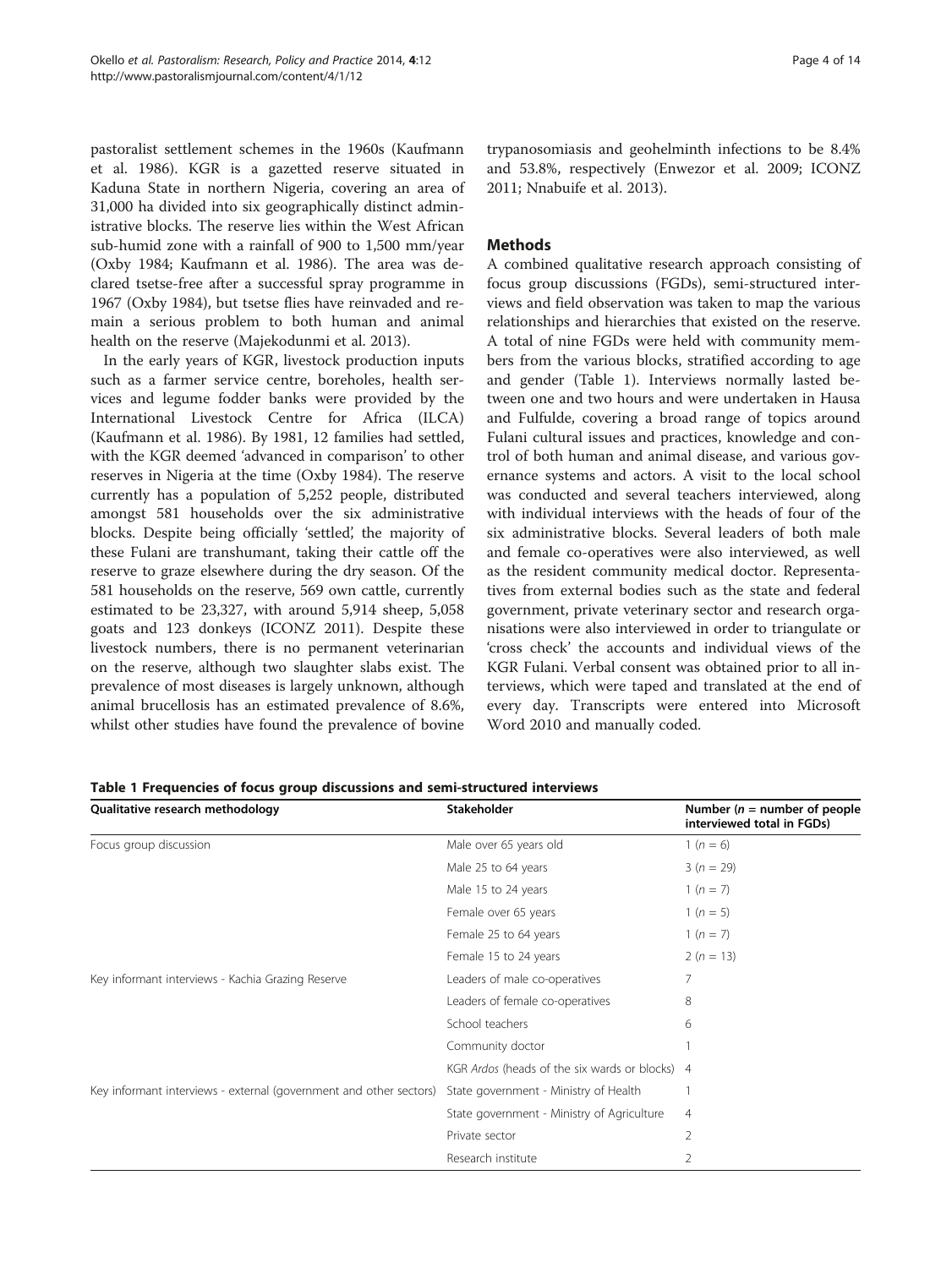# Informal governance mechanisms, actors and networks of the Fulani on KGR Setting the scene: History of the KGR

We who live in this place were the ones that named the place, a name that can suit the mode of our lives; we named it Ladduga - 'wilderness'

### Ardo, Block 1, Kachia Grazing Reserve

Empirical accounts of KGR's history and establishment are varied, with the younger Fulani appearing in general to be much less informed of the processes which led to the KGR development in the 1970s; 'we have never asked about it, not even once' (female FGD participant, aged 16). Seemingly romanticised accounts from some of the younger respondents described how Sardauna of Sokoto Sir Ahmadu Bello (the prominent Nigerian politician and premier of northern Nigeria from 1954 until his assassination in 1966) 'asked us to come here' and 'called our head men to this place' (male FGD participants 24, 25). However, some of the original inhabitants of the reserve indicated that they moved here due to the increasing land pressures in the sub-humid zone at the time, as it provided them with an opportunity to live in relative peace with their cattle; 'in the rainy season you hardly found a place to tie your cattle where we came from, so we came here [to KGR] to look for food for ourselves and our animals' (male FGD participant, aged 73). Several of the more politically connected male cooperative leaders are quite clear about the Nigerian government's sedentarisation policies being implemented at the time: 'the federal government said there is no way to help Fulani people unless they come into the reserve....if you are based in this place nobody will come to disturb you' (interview, male co-operative leader Nagge Beldum Sappo [name means '10 important cows']). Despite the objective of the 1964 Grazing Reserve Act to settle 'nomadic' pastoralists, it appears that the majority of original KGR residents were transhumant Fulani from neighbouring Local Government Authorities (LGAs). 'We were the indigenes of this place since from the beginning, we used to go out of this place for about a year but we didn't go out from our district' (informant interview, Ardo Block 1). Kaufmann et al. [\(1986\)](#page-12-0) found that all inhabitants of the KGR at the time were 'Kachichere Fulani who have been resident in southern Kaduna State for generations'. In recent years however, due to the rising tensions in the region, residents are increasingly coming from further away, including Plateau, Bauchi, Nassarawa and Kano States in the north and east of the country (M. Ducrotoy, 2012, unpublished data).

By all accounts, life on KGR was difficult in the early years of its establishment, reflecting published descriptions

of land allocated for grazing reserves as areas 'previously avoided for sound ecological reasons' (Ingawa et al. [1989](#page-12-0)). Many of the older Fulani interviewed confirmed that the land given to them was thick bush, with no road access, no water and a large variety of wildlife including 'elephants, buffalo and lions - and a big snake that used to swallow people' (female FGD participant, aged 65); it is little wonder the Fulfulde name given to KGR by the original occupants is Ladduga, meaning 'wilderness'. Several older participants clearly remember the amount of flies on the reserve in the early days, drawn by the uncleared land; 'if you were moving around you had to carry a leaf to protect yourself from flies biting, but now the place is OK, you can even come with your sleeping mat outside' (female FGD participant, aged 67). In a pertinent example of the central role of cattle to the Fulani psyche, the human health impacts of flies such as sleeping sickness and trachoma were deemed insignificant compared to their effects on the cattle at the time; 'because of the flies there was blood on the body of our cattle, and after this you will see tears coming out of their eyes and they will fall sick' (male FGD participant, aged 64). Respondents reported that the situation became so severe in the wet season that they were forced to move their cattle off the reserve; relevant literature implies this may have resulted in tension with nearby settled farmers at the time, as a result of crop destruction (Ingawa et al. [1989\)](#page-12-0). Despite the early challenges, many described their 'peaceful life' and pride at how Ladduga is developing to date. Feelings of safety and security associated with life on the reserve were apparent, possibly reflecting the conflicts some may have recently faced before arriving on the reserve; 'no-one can come and enter your house and claim that it is their house; where you fence your house - that is yours' (male FGD participant, aged 36).

# Informal leadership and self-organisation

We follow rules, we don't break rules

### Male aged 15

Field observations and interviews held on the reserve for this research concur with previous accounts of the 'institutionalised political leadership' that occurs within Fulani society (Iro [1995](#page-12-0); Riesman [1977](#page-13-0)). The hierarchy on the reserve consists of the much-respected Imam who governs according to *Shari'a* law, followed by the Ardo, a group consisting of the District Head and the leaders of the six geographically distinct KGR administrative regions known as blocks or wards. In many ways, the KGR Ardo still fulfil their historical role as mediators between the Fulani community and government authorities, although the leaders of the male co-operative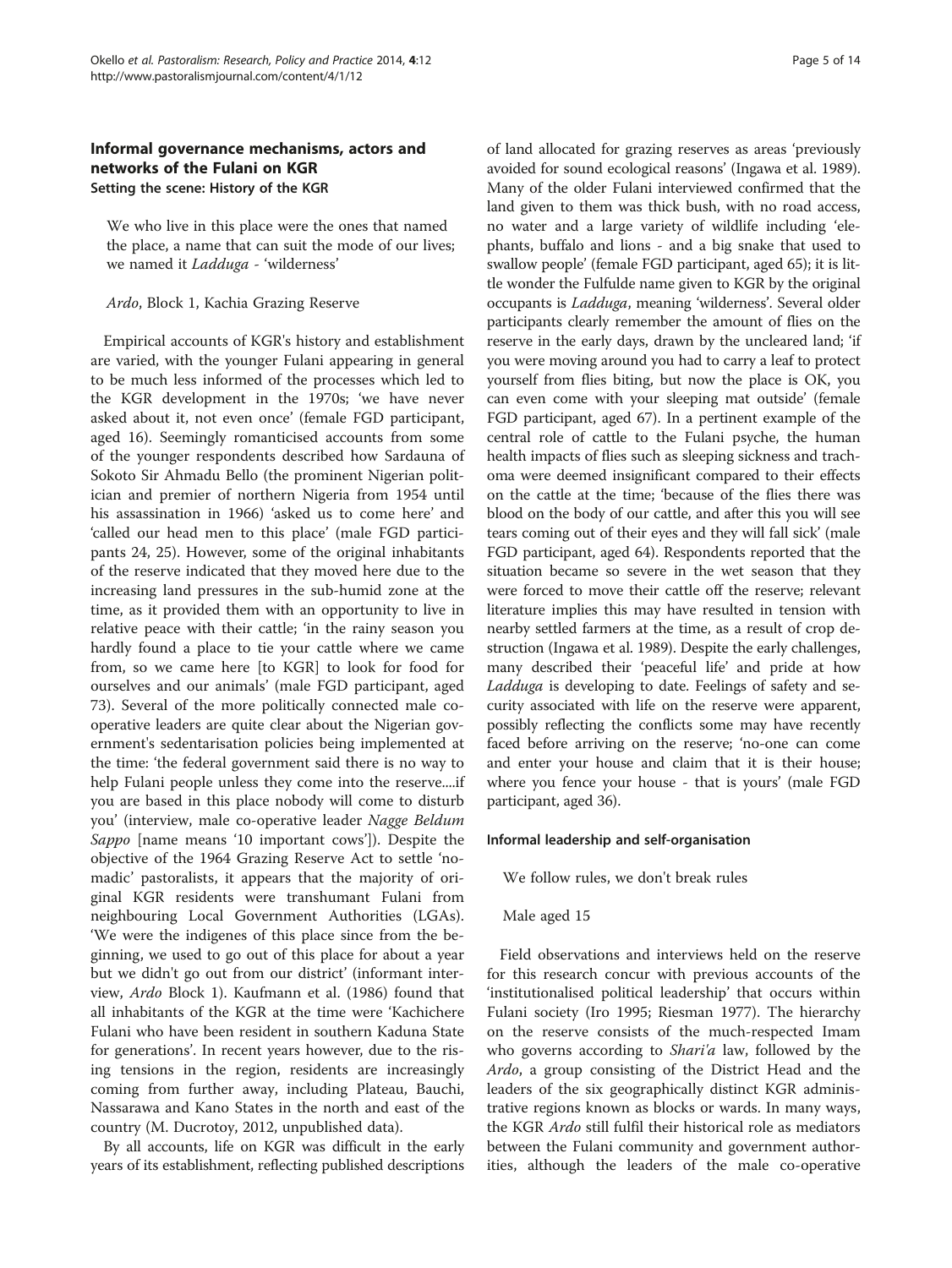groups are also active at the local government level. When asked about their role, one Ardo likened it to 'what the village heads of the world are doing….our role is to see the development of Ladduga, and promote peace' (interview, Ardo ward 4). Many respondents indicated that their behaviour, particularly in terms of their interaction with 'strangers' from outside the reserve, depended on what these traditional leaders told them to do. This appeared heavily enforced, for example if visitors did not have permission from the hierarchy to speak to the Fulani, no one would turn up to the meeting; powerful individuals such as the Imam could turn a whole community against the 'outsiders' (A. Okello, field observations).

The influence of Islam on Fulani identity is well documented in the literature (Azumah [2001](#page-12-0); Riesman [1977](#page-13-0)). Despite having 'so many ethnic groups', participants overwhelmingly considered themselves to belong to only one; 'the Fulfulde, joined by Islam' (male FGD participant, aged 24). Religion, rather than state law, appears to play the most prominent governing role in social organisation, with 'religious laws' determining behaviour such as marriage, inheritance and daily prayer rituals. For example, selection of leaders such as the Ardos was done 'according to our knowledge of the Qur'an' (interview, Ardo ward 1). Celebration ceremonies appeared strongly based around the Islamic faith, such as Sallah (Eid al'Kabir) and various naming and wedding ceremonies. Consistent with Islam, there was no mention of 'animistic' harvest celebrations or similar events involving the livestock and environment which play such a major role in their lives. Any form of nbodoto (traditional beliefs or myths) was in fact vehemently denied; however, probing indicated that strong traditional practices - such as only travelling or visiting relatives on certain days of the week - may still exist.

The Ardo'en held the main authority to develop and enforce informal laws to benefit those on the reserve. 'Only the leaders design and give us the rules. Even us [males] - the leaders do not seek advice from us, even less from the women' (male FGD participant, aged 26). Rules aiming to promote health and harmony on the reserve were the responsibility of the *Ardo'en*, for example where to graze cattle, where to fetch drinking water ('no-one should drink water from the same place as our cattle, it is not good for drinking by humans'), where their children play and even when people are allowed to leave the reserve; 'if he says no-one is to go to the crossing [town], then no-one will go to the crossing' (female FGD participant, aged 65). Ardo'en could also enforce rules regarding social interaction, particularly if it appeared to be detrimental to the wider community. 'There is one game played during the night where one sees his colleague and he beats that colleague with a stick. The head of the village called the villagers to

attention and gave them a law forbidding them to play that game' (female FGD participant, aged 45). Regarding livestock health and husbandry, the Ardo'en, assisted by village elders, enforce a number of rules to minimise conflict in the event of livestock disease outbreak; 'the head of the village will mobilise the people and tell them they shouldn't go close to that man's cattle, and people will listen to the rule, and they will not go closer' (male FGD participant, aged 65).

By all accounts, enforcement of rules and laws by community leaders seemed to occur relatively easily on the reserve, particularly regarding the younger generation; 'we respect our leaders and we respect what they say to us and we follow rules - if a leader makes a rule no-body disobeys' (male FGD participant, aged 24). When asked how they feel about the development and enforcement of various laws and rules on the reserve, responses were generally positive; 'we feel happy, because when the rule comes, it works on us, it is for our own benefit' (male FGD participant, aged 18). However, some older participants indicated that the 'top-down' informal governance structure of the KGR was possibly not enjoyed by everyone, despite decisions from the Ardo'en being largely obeyed; 'because of the behaviour of our people, some people will start murmuring and arguing why they are prevented from going to such a place. So this is how our people are' (male FGD participant, aged 72). Still others indicated that the enforcement of laws and rules was a necessary part of life, whatever the circumstance; 'everywhere people are based, if they have their leaders, there will be laws' (female FGD participant, aged 64).

### Perceptions of the state

Since the establishment of KGR in the 1960s, the Fulani have relied heavily on their own organisation and inconsistent help from external donors and the Nigerian government to establish even basic infrastructure and systems of health and education. At the local government level, KGR is represented by a Ministry of Agriculture Kaduna State Development Project (KADP) Officer within the Kachia Local Government Authority (LGA). The KGR Project Officer was deemed the only 'official' link between reserve activities and official government policy processes, responsible for duties such as the registration and land allocation process for new families onto the reserve, and ensuring amenities are provided according to the Grazing Reserve Act. However, his presence appeared to be little felt by the majority of KGR residents, attributed by one male co-operative member to the 'too much work he has', likely reflecting a combination of poor resource availability and a tendency for 'legal government business' to generally be communicated by the Ardo'en. In this regard, male respondents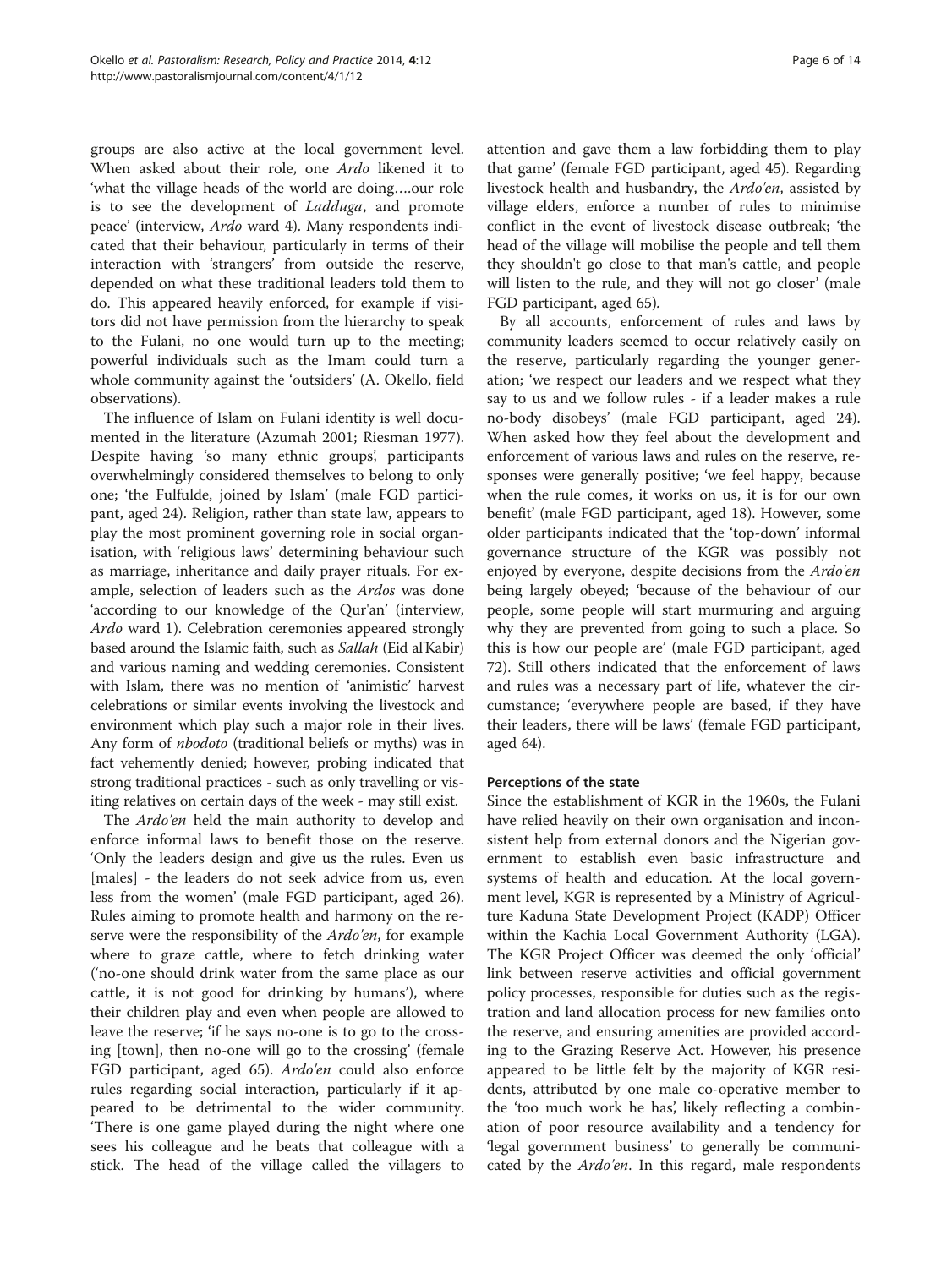indicated that there was some opportunity for input into government decisions. 'We get the message easily through the mosque. When we get information about anything, we gather ourselves in one place and discuss the best way we can enlighten people' (male FGD participant, 25 to 64 age group). The women however, barred from the mosque, appear to have little participation in how the messages get distributed and wider policy decisions made outside the reserve; 'we have messages in the form of announcements that normally meet us through the Ardo'en' (female FGD participant, 25 to 64 age group).

Regarding livestock health services, opinions concerning the role of the state were forthcoming, particularly by the male participants, with many older respondents recalling the previous government-led vaccination programmes against harbin darji (blackleg), bakkale (brucellosis), bauru (foot-and-mouth disease), bushiya (rinderpest) and huhu (contagious bovine pleuropneumonia, CBPP) that occurred under 'military rule'. Participants recalled how livestock disease outbreaks during this time were taken seriously by the government and met with swift responses. Currently, no state-sponsored animal health interventions exist on the reserve; when asked why these government programmes ceased, one response was simply 'everything is about siasa (politics)' (interview, male co-operative leader). Further probing revealed a perceived association between this change in government attitudes towards veterinary service provision and the democratic rule that took over from the military in 1999. 'It was during the military regime that vaccination is taking place…they used to bring two or three vaccinations at the same time, they used to come quickly' (informant interview, male co-operative leader).

In actual fact, the decline in government-led veterinary services was due to structural adjustment policies in the 1980s that aimed to scale down government services and transfer responsibility to an unprepared private sector (de Haan [2004\)](#page-12-0). Government respondents acknowledged the communication gap between the Fulani and state government that emerged as a result. 'In the past we had national campaigns for disease control; there was a good relationship between Fulani and the government. Now, since structural adjustment, most of the free government programmes have collapsed - this leads to a widening gap between Fulani and government officials, as the government now has nothing to offer in terms of animal health services' (interview, Plateau State Livestock Department). Other government opinions indicated a growing concern at the continually worsening health status of Fulani livestock herds, questioning the efficacy of 'blanket' vaccination programmes in the absence of a sustainable veterinary service. 'Before you even vaccinate, you may have to think of deworming, you may have to treat for disease - the general health status of the herd is another problem' (interview, Ministry of Agriculture, Federal Capital Territory).

Regarding government-supported activities on the reserve outside of the livestock sector, polio vaccination remains the single major human health intervention, despite the occurrence of other communicable diseases such as measles (informant interview, KGR medical officer). Accounts from older Fulani recall times when emergency assistance would be provided by the government, for example during cholera outbreaks or times of famine, whilst more recent government activities have included grading the access road, and refugee assistance from the National Emergency Management Agency (NEMA) (Isuwa [2014\)](#page-12-0).

### The role of co-operative societies

A recent synthesis of 21 cases in 17 countries concluded that formalised civil society organisations are a key factor promoting co-operation and common action of pastoralist societies (IUCN [2011\)](#page-12-0). Discussions held with both the female and male leaders of the various cooperative groups on the KGR revealed little was known about the activities of the female groups by the men, and vice versa; the one exception being a previous joint HIV/AIDS enlightenment campaign led by an external non-government organisation (NGO). This example highlights the extent of the traditional gender segregation that still exists on the KGR, even for undertaking activities that would benefit the overall community such as health and education. Regarding participation in cooperative activities, whilst the majority of FGD respondents seemed aware of their existence, specific knowledge as to how the co-operatives operated was generally lacking, particularly within the younger age groups.

Female co-operative groups Female co-operative groups exist on the reserve under the overarching co-operative group Mbigeweti ('now we are enlightened'), grouped according to their proximity to specific locations on the reserve: Wuro Nyako (House of Nyako), Wuro Fulbe, (House of Fulani), Mayo Borno (River Borno), Wuro Lobi (House of Lobi) and Wuro Tale (House of Tale). Formalisation of pastoralist cooperative groups via government registration is an essential driver for state recognition of activities, allowing greater co-operation with external agencies to improve their support networks (IUCN [2011](#page-12-0)). At the time of research however, only one of the womens' groups was registered with the government, seemingly as a result of cultural and logistical barriers impeding access of the female co-operative leaders to the formal processes required for registration. This in turn affects their ability to interact with outside funding groups which came onto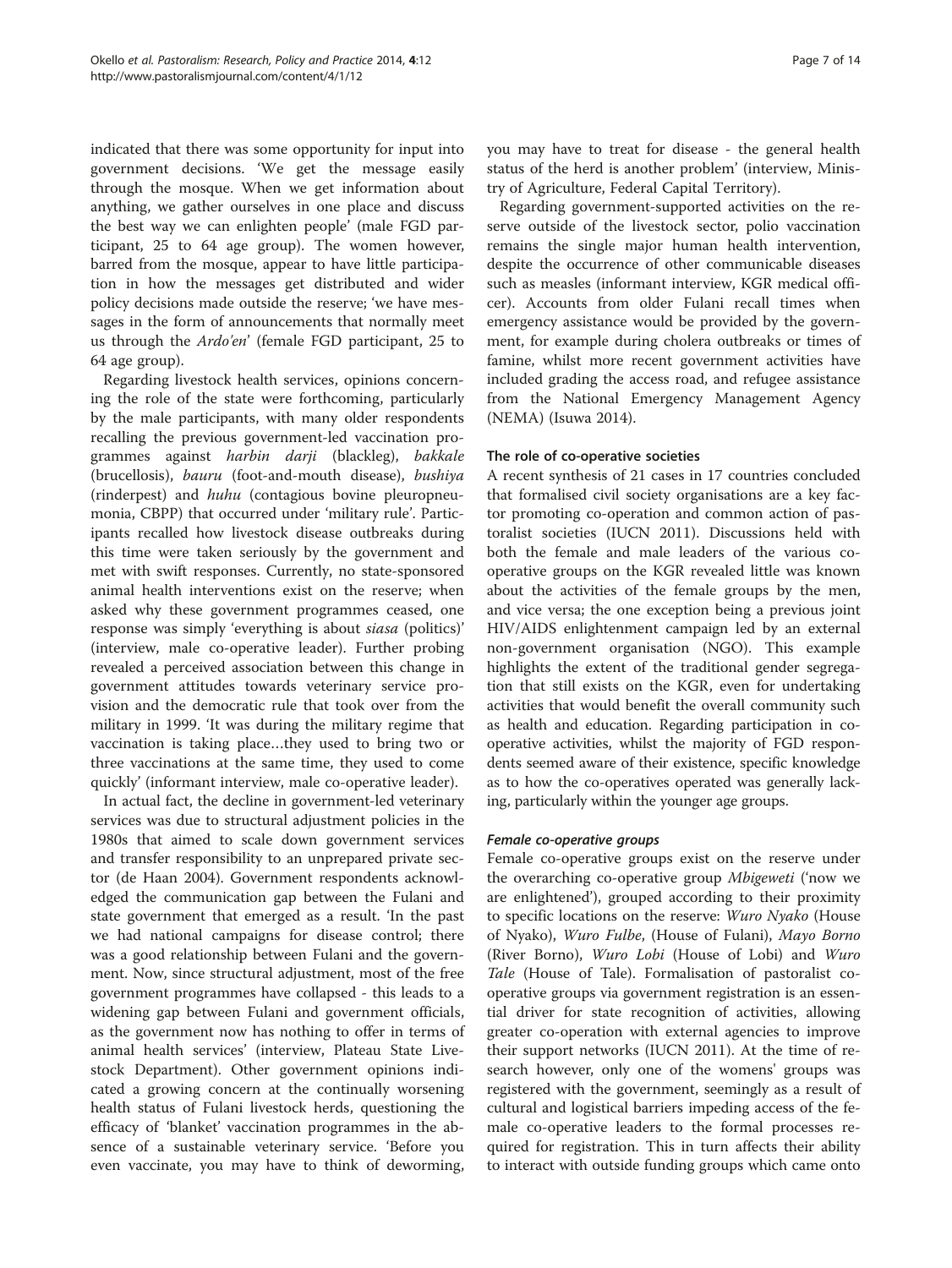the reserve; 'they (the NGOs) came with their message but they didn't collaborate with us because we were not registered' (informant interview, female co-operative leader).

It appeared that the main activity undertaken by the female co-operatives was to advance credit to individuals wishing to start up or maintain business; however, the long-term impact of this remains unclear. Other activities undertaken include facilitating the production and sale of goods to sell at the market such as soap and chinchin (cakes). Another major role of the female cooperative groups was to promote education on the reserve, a fact mentioned favourably by FGD participants, regardless of age or gender; 'the women are really trying [to ensure their children are educated]' (male FGD participant, aged 65). Whilst male informants appeared not to object to the promotion of education, in general it was the women who played a pivotal role in ensuring it is achieved. 'The society built this school that we are in now, and most of the teachers are paid for with our own money from this society. Our men here they don't pay for their school fees - if you want your children to go to school then you have to get money for their school fees yourself' (informant interview, female co-operative leader).

Interestingly, the women of KGR at the time of research did not have a milk society or group. This was surprising, given historical accounts from the literature describing the role of Fulani women in milk production and sale, often portrayed as the single activity allowing them some financial and social independence (for example de Bruijn [1997](#page-12-0)). The explanation by the women co-operative leaders for why there was no female milk society was that they felt it was not worth pursuing as a commodity; 'if you are looking for milk in this place [within the reserve], you will get it' (informant interview, female co-operative leader). Accounts from the more politically enlightened school teachers indicated that the historical opportunities for pastoralist women to access external dairy market chains were decreasing; '[nowadays] we really have a problem. As a Fulani community, [historically] most of our womens' business was selling milk, but now our women don't have an occupation that will sustain them' (informant interview, teacher). Both males and females indicated that a combination of the KGR's isolation and poor road access is an obvious barrier to off-reserve sales opportunities. 'We have so many problems. Some times when we make Kulikuli [groundnut cake] people are not buying it, because there are so many women that make it, and the times we do make it, we cannot take it out of this reserve because of the bad road' (female FGD participant, 25 to 64 age group). Another important observation was the abundance of commercial powdered milk on the reserve, used by cafes and other small businesses as well as individual households

(A. Okello, field observations). Likely as a result of the female co-operative groups not being officially recognised by the government, a recent World Bank-funded milk processing plant was controlled by the more powerful, politically connected male co-operative societies, further decreasing the opportunity for females to engage in dairy sector activity. 'Like this building you see in front of you [milk processing room] we are the ones who brought it here. If it was not because of the [male] society, nobody would think of such an initiative' (informant interview, male co-operative leader). There is an important requirement for further research into the current opportunities that exist for the inclusion of Nigeria's Fulani, both men and women, with formal dairy market chains in the north of the country, and the extent to which this is currently realised.

Similar to the female *Mbigeweti*, the male co-operative groups fall under the 'Nbela [umbrella] that acts like a mother to all societies' (informant interview, male cooperative leader). In contrast to the female groups however, all male co-operative societies on the reserve were registered with the Nigerian government, thus allowing them greater political traction and the ability to liaise with outside funding groups. This has obviously given the male co-operative societies a distinct political advantage; they were the only homogenous group that indicated an understanding of, and participation in, formal government-led policy processes; 'now we are in politics, and we have our ward councillor here. He represents us' (informant interview, male co-operative leader). Reflecting recent findings in the literature (for example IUCN [2011](#page-12-0)), another participant reiterated that a strong cooperative is the only way to gain political voice and standing in local government: 'If you are looking to be a councillor in this community, you will not win if you don't have a society' (interview, male co-operative leader). Activities of the male co-operative groups included campaigning for the development of the Kachia access road, digging of wells and a number of agricultural initiatives including the planting of trees and procurement of livestock drugs and feed. Others indicated the relative ease with which the male co-operatives could obtain livestock inputs, particularly drugs, through a good relationship with the local government project officer. The recent acquisition of the aforementioned milk processing plant is an example of the extent of their influence; 'we are the ones that fought for (the milk processor) in collaboration with KADP (Kaduna State Development Programme)' (interview, male co-operative leader).

Overall, the male co-operative groups appear quite powerful in terms of their bargaining power with the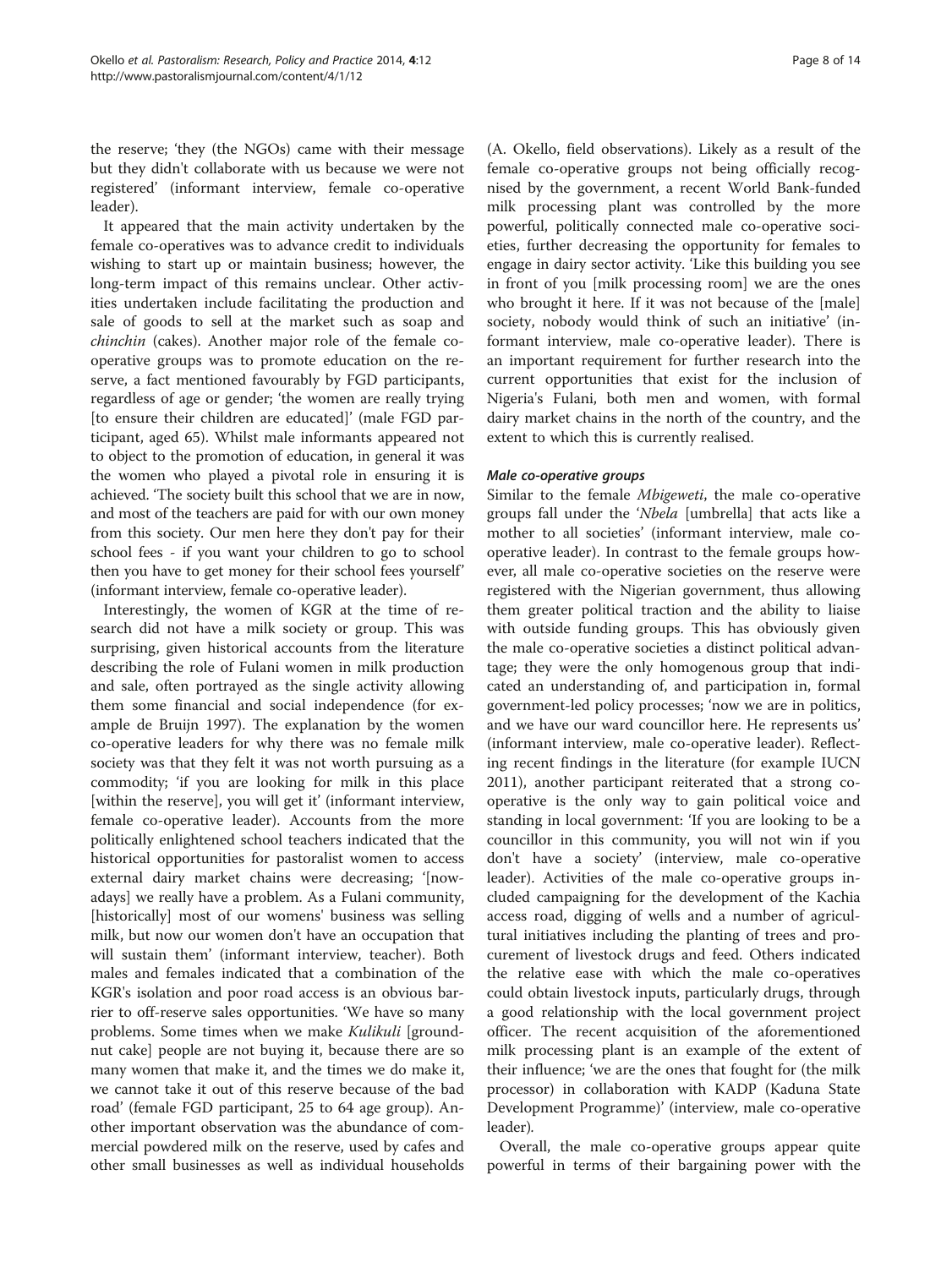Kachia LGA, with several communication pathways between the Fulani and government authorities apparently available; 'if something happens within our community we report to the district head. If it concerns the local government, we report to the (LGA) chairman. If it concerns (Kaduna) state we report to the governor. This is how our societies carry out their projects' (interview, male co-operative leader). Through their external contacts and knowledge of local and state government policy processes, male co-operative members appear to have a much greater ability to influence the direction and enforcement of state government policies concerning specific pastoralist issues such as cattle, fertiliser, roads and water, compared to non-members. In contrast, the womens' co-operatives' sphere of influence was considerably smaller and less structured, consisting of localised village level activities directed at themselves and their children, rather than an attempt to gain official recognition from the state and/or donors. The teachers were the only other participant group who indicated an understanding of higher level political processes, describing how the National Union of Teachers provided information on current policy debates within government. These groups were the exception; more often than not, respondents indicated that messages from the local government were delivered via their Ardo'en, thus indicating little direct participation in government policy or other decisions made outside the reserve.

Working with the co-operative groups will be central to strengthening future Fulani-government relations. The male co-operatives are a key stakeholder group regarding the livestock sector and potential development of private sector veterinary services on the reserve. Similarly, respondents from across all FGD ages and genders appreciated the important role of the women in promoting education and health messaging on the KGR. The major barrier to progress on the latter, however, remains the lack of knowledge of and access to the registration process for the female co-operatives. Unless the number of registered female co-operative groups on KGR increases, there is a chance that issues of particular concern to the KGR female community members, such as education and maternal and child health, will be left out of subsequent dialogue.

### The role of NGOs and external development actors

The political pressure resulting from networks, alliances and co-operation with external actors helps create wider change in pastoralist societies, with the associated capacity building, awareness raising and economic support 'allowing for parallel, synchronised actions in an entire region' (IUCN [2011](#page-12-0)). NGOs such as Pastoral Resolve (PARE) were mentioned by interview respondents mainly in the areas of health, predominantly promoting

messages around sanitation (boiling and sieving water, hand-washing) and HIV/AIDS advocacy. Whilst communication between the Fulani and NGOs and other development organisations that came onto the reserve could not occur without prior permission from the *Ardo*, once permission was sought, the messages seemed to flow quite well amongst the communities; 'the head of the village will assign people to go to the neighbouring villages and inform them of what is happening' (male FGD participant, 25 to 64 age group). The group of older females (65 years and over) appeared most knowledgeable of the various NGO interventions and their impact; 'that was when we started boiling our water and this has made a very good impact on us. Before we never used to boil the water, we used to drink it directly from the well' (female FGD participant, 65 years). For younger age groups, the NGO sector did not appear to play a prominent role on the KGR at the time of research, with many unsure of the various organisations, suggesting that in recent times the input from NGOs had diminished; 'there was a time we were enlightened by other people about HIV/AIDS....and there are other NGOs similar....but we can't differentiate between them' (informant interview, teacher aged 24).

In terms of broader alliances promoting the welfare and socio-political power of Fulani pastoralists in the wider region, Miyetti Allah (literally 'thanks be to God') is a religious organisation formed in 1972 to represent Fulani interests in official government circles, with a major objective to improve access to grazing land. Out of all the respondents however, only the younger female focus group (10 to 24 years) made a specific mention of what is now termed the Miyetti Allah Cattle Breeders Association of Nigeria (MACBAN), which has extensive branches across northern Nigeria (Kaufmann et al. [1986](#page-12-0)). References in the literature to Miyetti Allah are sparse; however, accounts from the 1980s are contradictory, with one author praising the organisation's achievements at higher government levels (Ezeomah [1985](#page-12-0)), whilst another claimed Miyetti Allah had 'no authority' (Kaufmann et al. [1986](#page-12-0)). Poor organisational leadership during the last decade has further contributed to MACBAN's lack of influence in the policy process, leading to pastoralists 'questioning the relevance' of such institutions for the protection of their rights (Ibrahim [2012\)](#page-12-0).

The relationships and overlaps between these various institutions can be represented in a Venn diagram (Figure [1](#page-9-0)).

### **Discussion**

Harnessing the central role of livestock in pastoralist societies to improve state-pastoralist relations and motivate participation in the policy process

The evidence from this research accords with various descriptions from literature sources, whereby identifiable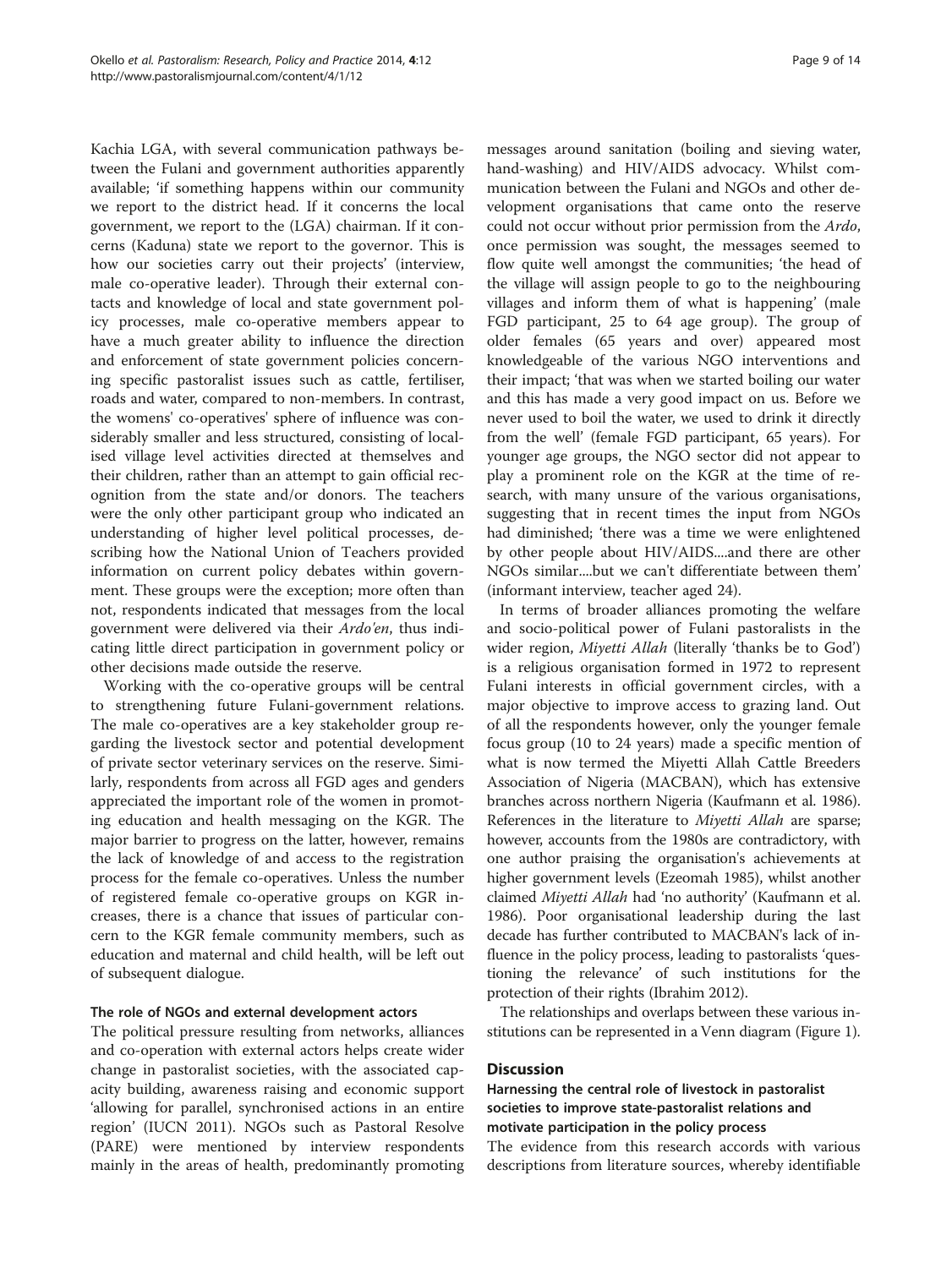<span id="page-9-0"></span>

community leaders have strong decision-making authority in Fulani society (Azarya [1996](#page-12-0); Iro [1995](#page-12-0)). There were several indications that the KGR governance structure recoded in this research agrees with documented accounts of the role of the Ardo'en as mediators between the Fulani and the 'formal law' of the official government (for example Riesman [1977](#page-13-0); Iro [1995\)](#page-12-0), in this case the ward heads of the six blocks and often the leaders of the male co-operative societies. Many indicated that the state government enforced 'no rules at all'; although this is a common observation across Nigeria (and indeed much of sub-Saharan Africa) due to the generally poor enforcement of livestock policy, this could also reflect Fulani feelings of isolation from official government policy processes.

Given the central role of cattle to Fulani society, it is perhaps unsurprising that informal governance mechanisms appear to be heavily focused around overseeing informal 'policies' regarding livestock practices, for example the issuance and enforcement of animal quarantine after off-reserve grazing during the dry season. 'Here in Ladduga if your cattle are infected with a disease you cannot hide it. You can ask people for help, but if the infection rate is high you will be given a rule to restrict your animal from grazing where the other animals are' (informant interview, Ardo, ward 2). Another added 'There is not any government law about how to handle our cattle. We make laws on our own, we gather ourselves together and tell our neighbouring villages those with infected cattle should be grazing on their side, they should not come to our side' (male FGD participant, 25 to 64 age group). Participants also described various vaccination programmes that were organised and paid for collectively by the Fulani to promote disease control and good animal husbandry. Accounts from outside the reserve reinforce the existence of these well-enforced, self-imposed preventive measures such as quarantine for disease control in Fulani society; for example, one government official spoke of his experiences further south in Oyo State where the Fulani had formed a committee preventing others coming from the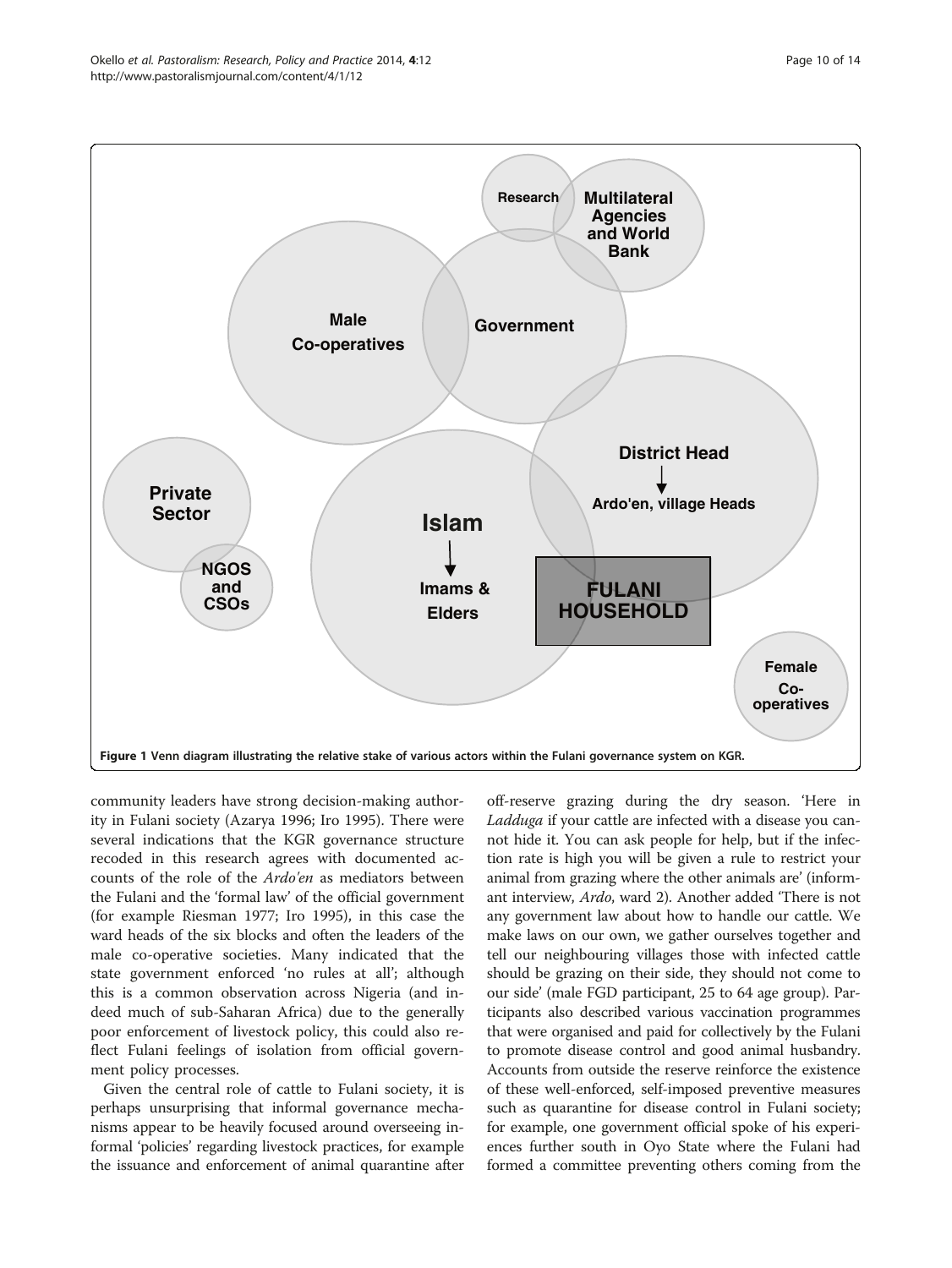north onto their grazing reserve due to fear of disease introduction (informant interview, Plateau State Livestock Department).

Professional frustration over certain actions of the Fulani regarding the health and management of their livestock was expressed by both public and private actors alike, for example under-dosing of cattle therapeutics 'to try to ration (the drug) for their whole herd' (informant interview, private veterinary sector). However, the Fulani perspective implies these types of actions are not necessarily driven by economics and lack of willingness to pay for services, but a combination of poor access to livestock inputs, compounded by a lack of knowledge; 'if you see your animals are in an emergency condition, you go and buy [drugs] yourself, you cannot wait for anybody to come and do it for you' (interview, male cooperative leader Hamri Halal commercial farmer cooperative group). Another explained 'you are supposed to know which type of drug to give the animal even if you don't know what the animal is suffering from! So we are facing this problem' (male FGD participant, 25 to 64 age group). Overall, contrary to the assumption that the Fulani do not want to invest in veterinary services - 'they are aware of the vet facilities but they don't use them' (informant interview, private veterinary sector, Kaduna State) - disease control is an extremely high priority to the Fulani, indicated by the far-reaching social repercussions of sick animals; 'cattle disease causes fights between people' (male FGD participant, aged 12).

Several government officials acknowledged that reinvigoration of the government extension system could help improve Fulani-government relations through alleviating miscommunications from both sides. Extension services have currently collapsed across many parts of Nigeria, particularly in pastoralist areas. This is blamed on the expense and logistics of maintaining constant contact with isolated communities such as those on the reserve (informant interview, Plateau State government). Nevertheless, the extension service is regarded as an integral component of successful implementation of disease surveillance and reporting policies and improvement of government-Fulani relations in Nigeria 'because that's what leads to communication with these Fulani, not this once in a year communication' (informant interview, Ministry of Agriculture, Federal Capital Territory). However, simply improving extension services will not alleviate the current issues regarding lack of private good services such as drug provision and disease diagnostic tools; if the Fulani cannot understand why immediate problems of sick animals cannot be addressed by extension agents, it will only lead to further lack of trust and confidence in the government.

Comparison of opinions from the KGR Fulani communities and those from members of local and state

government suggests a disconnect between what the Fulani want and what the Nigerian government assumes they want. Examples regarding livestock service provision were key observations in this regard, with some, particularly older, government officials feeling that the Fulani are not willing to pay for veterinary services and do not take responsibility for their livestock husbandry and treatment. 'They prefer to observe vets, then selftreat. They are aware of the vet facilities but don't use them. Their knowledge is more of a barrier than otherwise. Training them may make it worse' (interview, Plateau State Veterinary Hospital). Although some older Fulani (likely those that remembered the pre-structural adjustment era) appeared to believe that the government would eventually resume its free veterinary service, things are obviously changing with the younger generation. When asked what government support and services they would like on the reserve, animal health was not mentioned; overwhelmingly, the Fulani's priority expectation from the government was the provision of water and roads, which is indeed a government responsibility on a gazetted reserve according to the Grazing Reserve Act of 1964 (Kaufmann et al. [1986](#page-12-0)). In terms of livestock service provision, the majority of respondents indicated a willingness to pay for veterinary drugs and services from private providers. However, given the limited private sector activity currently existing on the reserve, many Fulani had to travel to buy drugs, for example a veterinarian at Zankwa (Kaduna, outside the reserve) was mentioned by several respondents. Aside from the issues with accessibility to veterinary services, the quality of available inputs was also questionable; 'sometimes when we buy medicine and inject our cattle, it's as if we increase the sickness. If you are lucky your animal gets well, and for some sickness there will be no response from the drugs. That is why we listen to information that is passed on to us' (male FGD participant, 25 to 64 age group).

Younger government officials supported the opinion that the Fulani are happy to pay for veterinary services, provided they are easily accessible and the quality is there: 'I think [the Fulani] have gone beyond expecting free veterinary services....the only thing that keeps the Fulani man, or anybody, is a quality service. For example, if before the Fulani man has even showed you his animals you are getting out drugs, calculating money that is the wrong approach. Instead, if you take the cow's blood, and right there you do a blood smear and tell him "come and see the trypanosomes" that Fulani man cannot go to sleep! He will ask "you mean this thing is in my cow, destroying the blood?" and he will ask you to give him the solution to kill the parasite. It's all about communication' (informant interview, Ministry of Agriculture, Federal Capital Territory). The importance of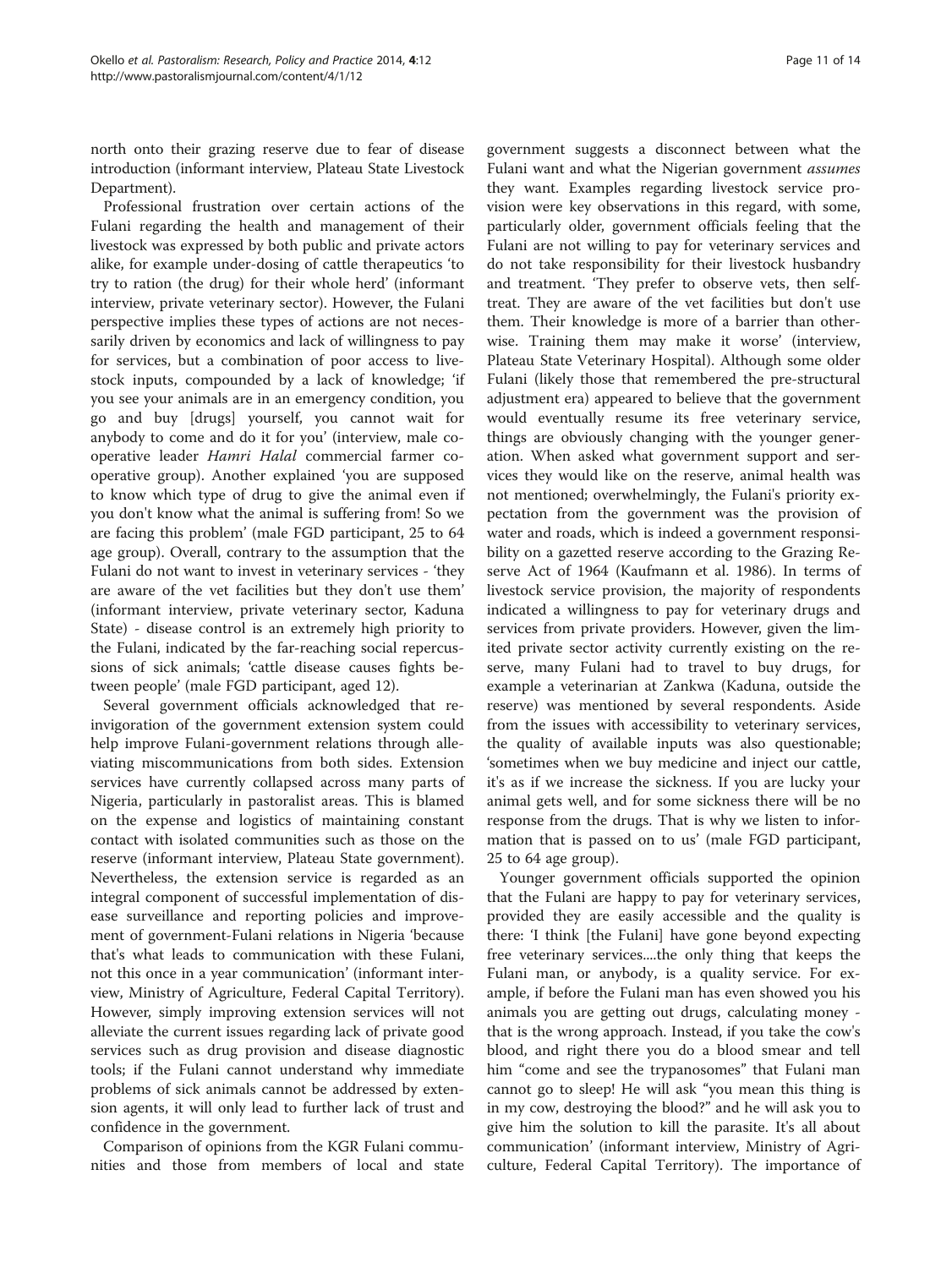effective communication in veterinary service provision in Nigeria - 'especially when government agencies are dealing with people who have had only tenuous relations with them' - has been acknowledged for decades (Awogbade [1979\)](#page-12-0). Notwithstanding the inherent logistical difficulties of long-term engagement with transhumant and nomadic societies, meaningful contact with the Fulani is vital to gain their trust and confidence, contributing to the development of sustainable pastoralist-government relationships. As one government official reiterated 'You get that confidence [with the Fulani] through continuous contact, not periodic or haphazard contact. If you don't develop that confidence there's going to be a problem' (informant interview, Ministry of Agriculture, Federal Capital Territory).

As this research demonstrates, the lack of joined-up communication between the Fulani and veterinary actors (public and private) is an important contributing factor to existing pastoralist-government tensions. The private sector in particular should be encouraged to fill the existing gap in veterinary service provision, with the opportunities to do so identified, supported and promoted amongst veterinary workers both during and after training. Several government respondents agreed 'There exists a requirement to open the eyes of Animal Health Technicians and show them they can make a living in rural areas, especially if their animal health knowledge is combined with husbandry services. For example the vets had a good response from Newcastle Disease vaccination in conjunction with the HPAI [Highly Pathogenic Avian Influenza] vaccination programme, as it sensitised the public about holistic poultry care and disease control. If the same can be done by animal health technicians I am confident they will gain public confidence' (interview, Plateau State government). Given the priority the Fulani place on their livestock, improved access to livestock inputs and information should be considered a key entry point for improving Fulani-government relations; however, it will require demonstrated commitment, understanding and facilitation from both sides.

# Conclusion

The primary objective of this research was to understand the existing self-governance structures in Nigeria's KGR, in order to identify motivators and entry points for Fulani-government dialogue. The results are timely, given the recent move by several African governments to reinvigorate policy initiatives aimed towards addressing pastoralist issues on the continent, including the 2011 African Union Policy Framework for Pastoralists in Africa and the 2013 Nouakchott Declaration. The long history of conflict and mistrust between external actors and Nigeria's pastoralist Fulani, compounded by physical isolation and changing state policy narratives regarding

their role in society, appears to have resulted in a complex but functional system of self-governance outside formal government policy, particularly regarding livestock disease control. The empirical evidence described in this article concurs with several earlier publications highlighting Fulani self-governance systems that arise in the absence of external inputs from the state (Riesman [1977](#page-13-0); Azarya [1996](#page-12-0); de Bruijn [1997](#page-12-0)). This existing Fulani self-governance system must be well understood if ongoing approaches towards increased political inclusion, improved service provision and conflict resolution are to be successful.

It is urgently important to understand and integrate, rather than isolate, the self-organising systems of Nigeria's Fulani pastoralists in order to identify workable solutions to pastoralist needs; witness the growing conflict in the north of Nigeria over the past two decades. The provision of veterinary services appears to be a plausible entry point for the reinvigoration of Fulani-government relations, since the decline of government-funded livestock disease control programmes is considered by state and Fulani respondents alike to be a major blow to trust and communication on both sides. Reinvigorating Fulani-government relationships by strengthening veterinary services and promoting 'enabling' policies to encourage private sector investment in the veterinary/livestock sectors could start to generate the trust and dialogue required to provide public good amenities such as roads, water and human health. This research demonstrates that whilst the Fulani seem open to participation in formal policy processes and government service provision, the opportunity rarely arises, and when it does, it appears to be met with a general misunderstanding of expectations from both sides. There are already heightened tensions across northern Nigeria. Improving the communication pathways in order to avoid further misunderstandings between the Fulani and the public and private sector actors they integrate with should be a priority for all involved in promoting peace and stability in the region.

### Competing interests

The authors declare that they have no competing interests.

### Authors' contributions

ALO, AOM, SCW and JS designed the study. ALO, AOM and AM undertook the fieldwork. ALO and AM interpreted the data, and ALO drafted the original manuscript, with further inputs from AOM, AM, SCW and JS. All authors read and approved the final manuscript.

### Authors' information

ALO is a veterinarian with a PhD in political science from the University of Edinburgh, working to promote transdisciplinary approaches for zoonotic disease control in Africa and Asia. AOM is an epidemiologist at the University of Edinburgh, working on the control of parasitic and zoonotic diseases. AM is a researcher with the Nigerian Institute of Trypanosomiasis Research, based in Kaduna State, Nigeria. SCW is the Director of the Global Health Academy and Assistant Principal for Global Health at the University of Edinburgh. JS is a professor of African and Development Studies and Assistant Principal of the Global Development Academy at the University of Edinburgh.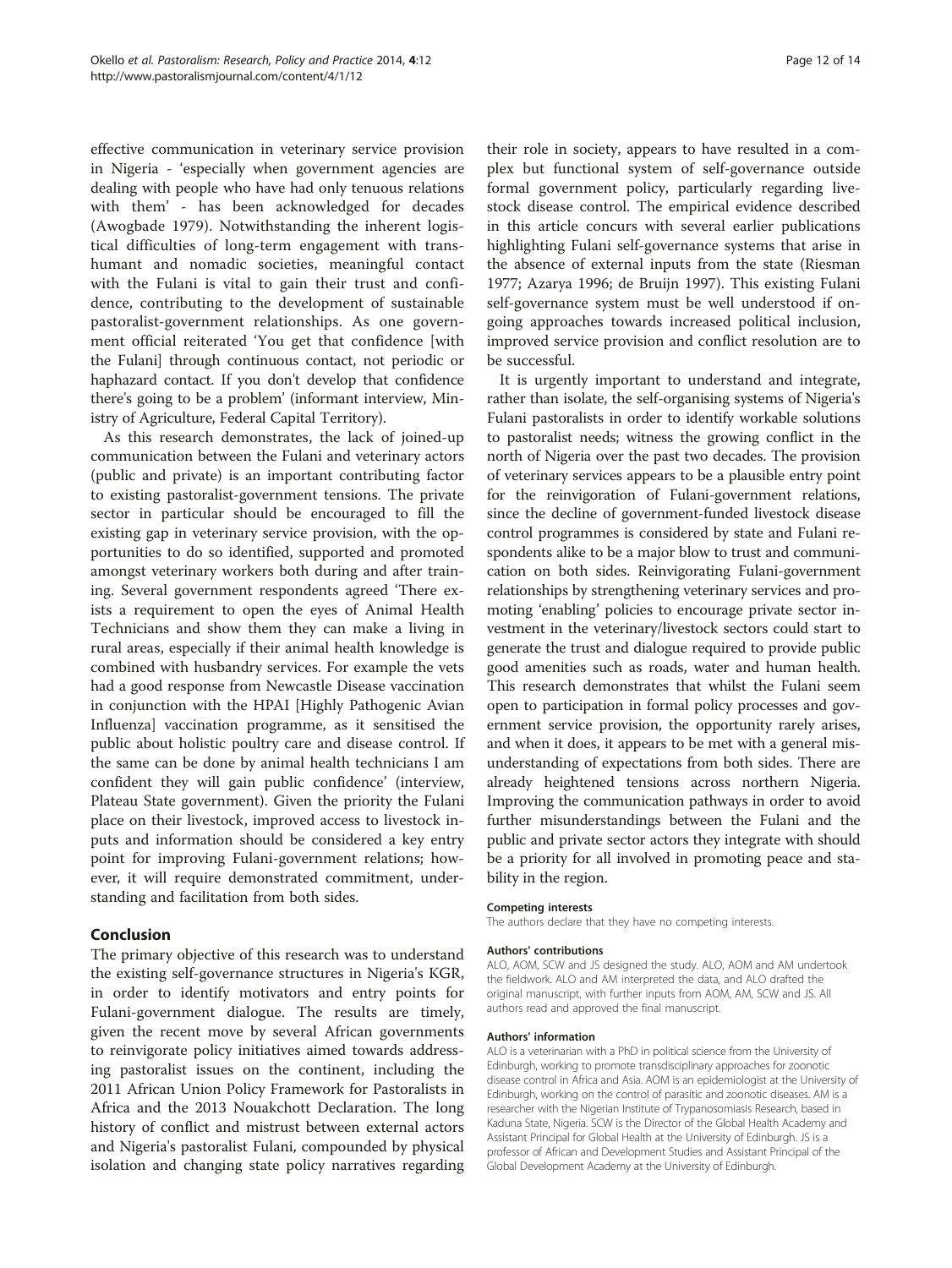### <span id="page-12-0"></span>Acknowledgements

The authors would like to thank all the people who gave their time, opinions and sentiments during the course of the study, in particular the members of the Fulani community on Kachia Grazing Reserve, and those interviewed in the relevant government, private and research sectors. The authors would also like to thank the Nigerian Institute of Trypanosomiasis Research (NITR) and the National Veterinary Research Institute (NVRI) for facilitating the research.

### Funding

This study was supported by the UK's Biotechnology and Biological Sciences Research Council (BBSRC) under the 'Combating Infectious Diseases in Livestock for International Development' (CIDLID) scheme (AOM, SCW), the European Union's Seventh Framework Programme (FP7/2007-2013) under grant agreement no. 221948, Integrated Control of Neglected Zoonoses (ICONZ) (ALO, AM, SCW), and a European Science Foundation Senior investigator(s) award Investigating Networks of Zoonosis Innovation (INZI), grant number 295845 (JS).

### Author details

<sup>1</sup> Division of Pathway Medicine and Centre for Infectious Diseases, School of Biomedical Sciences, College of Medicine and Veterinary Medicine, The University of Edinburgh, Chancellor's Building, 49 Little France Crescent, Edinburgh EH16 4SB, UK. <sup>2</sup>Nigerian Institute for Trypanosomiasis Research (NITR), No. 1 Surame Road, Ungwan Rimi G.R.A., P.M.B. 2077 Kaduna, Nigeria. <sup>3</sup>Centre for African Studies, School of Social and Political Science, The University of Edinburgh, 58 George Square, Edinburgh EH8 9LD, UK. 4 Department of Geography, Environmental Management and Energy Studies, University of Johannesburg, Johannesburg, South Africa.

### Received: 25 April 2014 Accepted: 12 August 2014 Published online: 12 September 2014

### References

- Abbass, I. 2010. No retreat no surrender: Conflict for survival between Fulani pastoralists and farmers in northern Nigeria. European Scientific Journal 8(1): 331–346.
- Adebayo, OO, and OA Olaniyi. 2008. Factors associated with pastoral and crop farmers conflict in derived Savannah Zone of Oyo State, Nigeria. Journal of Human Ecology 23(1): 71–74.
- Adebowale, S. 2014. Cattle routes demarcation in Yobe has eliminated conflicts. Eagle online. [http://theeagleonline.com.ng/cattle-routes-demarcation-in](http://theeagleonline.com.ng/cattle-routes-demarcation-in-yobe-has-eliminated-conflicts-official/)[yobe-has-eliminated-conflicts-official/.](http://theeagleonline.com.ng/cattle-routes-demarcation-in-yobe-has-eliminated-conflicts-official/) Accessed 30 July 2014.
- Awogbade, MO. 1979. Fulani pastoralism and the problems of the Nigerian veterinary service. African Affairs 78(313): 493–506.
- Azarya, V. 1996. Pastoralism and the state in Africa: Marginality or incorporation? Nomadic Peoples 38: 11–36.
- Azumah, JA. 2001. The legacy of Arab-Islam in Africa: A quest for inter-religious dialogue. UK: OneWorld. ISBN 1851682732, 9781851682737.
- Barrow, E, J Davies, S Berhe, V Matiru, N Mohamed, W Olenasha, and M Rugadya. 2007. Pastoralists as shrewd managers of risk and resilience in the Horn of Africa. Nairobi: IUCN Eastern Africa Regional Office. Policy Brief No. 1 (of 5).
- Bénard, C, B Bonnet, and B Guivert. 2010. Demand for farm animal products in Nigeria: An opportunity for Sahel countries? Grain de Sel 51: 14–15.
- Blench, R. 1994. The expansion and adaption of Fulbe pastoralism to subhumid and humid consitions in Nigeria. Cahiers d'etudes africaines 34(133-135): 197–212
- Buhari, R. 2009. Nigeria: Cattle route mapping to gulp N408 million. [http://allafrica.com/stories/200911171165.html.](http://allafrica.com/stories/200911171165.html) Accessed 30 July 2014.
- CIEL 2006. CBPR database Nigeria. Centre for International Environmental Law [http://www.ciel.org/Publications/CBPR\\_Nigeria\\_9-18-06.pdf](http://www.ciel.org/Publications/CBPR_Nigeria_9-18-06.pdf)
- Davies, J, and R Hatfield. 2006. Global review of the economics of pastoralism. Prepared for the World Initiative for Sustainable Pastoralism. Nairobi: IUCN.
- de Bruijn, M. 1997. Hearth hold in pastoral Fulbe society, Central Mali: Social relations, milk and drought. Journal of the International African Institute 67(4): 625–651.
- de Haan, C. 2004. Introduction: The provision of animal health services in a changing world. Revue Elevage Medicin Veterinaire des Pays Tropicaux 23(1): 15–19.
- de St Croix, F. 1945. The Fulani of Northern Nigeria: Some general notes. Lagos: Government Printer.
- Enwezor, FN, JU Umoh, KA Esievo, I Halid, LT Zaria, and JI Anere. 2009. Survey of bovine trypanosomiasis in the Kachia Grazing Reserve, Kaduna State, Nigeria. Veterinary Parasitology 159(2): 121–125.
- Ezeomah, C. 1985. Land tenure constraints associated with some recent experiments to bring formal education to nomadic Fulani in Nigeria. London: Overseas Development Institute Agricultural Administration Unit Paper 20D. [http://www.chr.up.ac.za/chr\\_old/indigenous/documents/Nigeria/ILO/odi%](http://www.chr.up.ac.za/chr_old/indigenous/documents/Nigeria/ILO/odi%20org.pdf) [20org.pdf](http://www.chr.up.ac.za/chr_old/indigenous/documents/Nigeria/ILO/odi%20org.pdf) Accessed 8th September 2014.
- HRW. 2001. Jos: A city torn apart. Human Rights Watch Reports 13(9). [http://hrw.org/reports/2001/nigeria.](http://hrw.org/reports/2001/nigeria) Accessed 23 April 2014.
- HRW. 2009. Arbitrary killings by security forces. Human Rights Watch Reports <http://www.hrw.org/reports/2009/07/20/arbitrary-killings-security-forces-0>. Accessed 23 April 2014.
- HRW. 2013. Leave everything to God: Accountability for inter-communal violence in Plateau and Kaduna States, Nigeria. Human Rights Watch. ISBN: 978-1- 62313-0855 [http://www.hrw.org/reports/2013/12/12/leave-everything-god-0.](http://www.hrw.org/reports/2013/12/12/leave-everything-god-0) Accessed 21 April 2014.
- Ibrahim, A. 2012. Linking vision with reality in the implementation of policy framework for pastoralism in Nigeria. Pastoralism: Research, Policy and Practice 2: 7.
- ICONZ. 2011. Kachia Grazing Reserve March 2011 review of fieldwork. ICONZ Nigeria case study documents.. [www.iconzafrica.org.](http://www.iconzafrica.org) Accessed 21 April 2014.
- Ingawa, SA, G Tarawali, and R von Kaufmann. 1989. Grazing reserves in Nigeria: Problems, prospects and policy implications. African Livestock Policy Analysis Network. Network Paper no. 22, December 1989. [http://www.ilri.org/InfoServ/](http://www.ilri.org/InfoServ/Webpub/fulldocs/X5516E/X5516E00.HTM) [Webpub/fulldocs/X5516E/X5516E00.HTM](http://www.ilri.org/InfoServ/Webpub/fulldocs/X5516E/X5516E00.HTM)
- IRIN. 2009. Nigeria: Government steps in to curb farmer-nomad clashes. [http://www.irinnews.org/report/86539/nigeria-government-steps-in-to-curb](http://www.irinnews.org/report/86539/nigeria-government-steps-in-to-curb-far)[far.](http://www.irinnews.org/report/86539/nigeria-government-steps-in-to-curb-far) Accessed 30 July 2014.
- Iro, IS. 1995. From Nomadism to sedentarism: An analysis of development constraints and public policy issues in the socioeconomic transformation of the pastoral Fulani of Nigeria. Washington, D. C: University Graduate School in African Studies Department, Howard University.
- Isuwa, S. 2014. NEMA donates relief materials in Kachia. Weekly Trust. [http://www.](http://www.dailytrust.com.ng/weekly/index.php/new-news/16553-nema-donates-relief-materials-in-kachia) [dailytrust.com.ng/weekly/index.php/new-news/16553-nema-donates-relief](http://www.dailytrust.com.ng/weekly/index.php/new-news/16553-nema-donates-relief-materials-in-kachia)[materials-in-kachia](http://www.dailytrust.com.ng/weekly/index.php/new-news/16553-nema-donates-relief-materials-in-kachia).
- IUCN. 2011. The land we graze: A synthesis of case studies about how pastoralists' organizations defend their land rights, 48. Nairobi, Kenya: IUCN ESARO office.
- Jones, H. 2011. Taking responsibility for complexity: How implementation can achieve results in the face of complex problems. Overseas Development Institute Working Paper 330. ISBN 978 1 907288 39 5.
- Kaufmann, R, S Chater, and R Blench. 1986. Livestock systems research in Nigeria's subhumid zone: Proceedings of the second ILCA/NAPRI Symposium held in Kaduna/ Nigeria, 29 October - 2 November. International Livestock Centre For Africa (ILCA). Available At: [http://pdf.usaid.gov/pdf\\_docs/](http://pdf.usaid.gov/pdf_docs/PNAAV522.pdf) [PNAAV522.pdf.](http://pdf.usaid.gov/pdf_docs/PNAAV522.pdf) Accessed 27 July 2014.
- Majekodunmi, AO. 2012. Pastoral livelihoods and the epidemiology of emergent trypanosomiasis on the Jos Plateau. Doctoral Thesis, 2012. Nigeria: University of Edinburgh.
- Majekodunmi, AO, A Fajinmi, C Dongkum, K Picozzi, MV Thrusfield, and SC Welburn. 2013. A longitudinal survey of African animal trypanosomiasis in domestic cattle on the Jos Plateau, Nigeria: Prevalence, distribution and risk factors. Parasites & Vectors 6(239). doi:10.1186/1756-3305-6-239.
- Nnabuife, HE, AD Dakul, GI Dogo, OK Egwu, PR Weka, IN Ogo, EO Onovoh, and BO Obaloto. 2013. A study on helminthiasis of cattle herds in Kachia grazing reserve of Kaduna State, Nigeria. Veterinary World 6(11): 936–940.
- Nori, M, M Taylor, and A Sensi. 2008. Browsing on fences: Pastoral land rights, livelihoods and adaption to climate change. International Institute for Environment and Development (IIED). Issue paper 148. [http://pubs.iied.org/](http://pubs.iied.org/pdfs/12543IIED.pdf) [pdfs/12543IIED.pdf](http://pubs.iied.org/pdfs/12543IIED.pdf)
- Nouakchott Declaration on Pastoralism. 2013. [http://www.rr-africa.oie.int/docspdf/](http://www.rr-africa.oie.int/docspdf/en/2013/NOUAKCHOTT.pdf) [en/2013/NOUAKCHOTT.pdf](http://www.rr-africa.oie.int/docspdf/en/2013/NOUAKCHOTT.pdf). Accessed 21 April 2014.
- Nwabara, S. 1963. The Fulani conquest and rule of the Hausa Kingdom of Northern Nigeria (1804–1900). Journal de la Société des Africanistes 33(2): 231–242. doi:10.3406/jafr.1963.1370.
- OECD. 2013. Conflict over resources and terrorism: Two facets of insecurity. OECD Publishing, West African Studies. doi:10.1787/9789264190283-en.
- Ostrom, E. 2009. A general framework for analyzing sustainability of socioecological systems. Science 325: 419. doi:10.1126/science.1172133.
- Oxby, C. 1984. Settlement schemes for herders in the subhumid tropics of West Africa: Issues of land rights and ethnicity. Development Policy Review 2: 217–3.